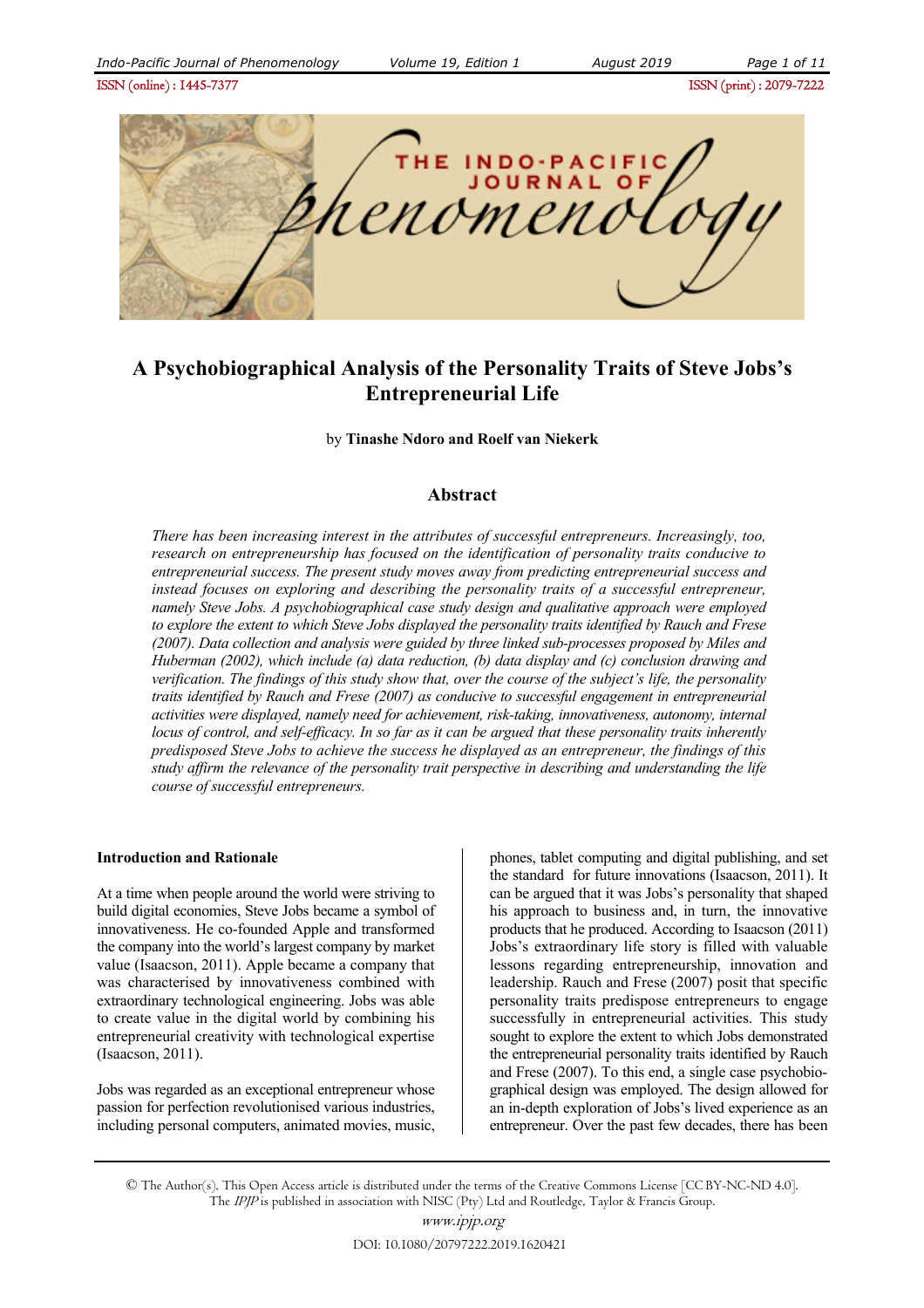increasing interest by researchers (Bareira, 2001; Jacobs, 2004; McLeod, 1994; Runyan, 1988) in studying the lives of exceptional individuals by means of psychobiography in order to gain an in-depth understanding of these individuals' lives. Psychobiographical research allows the researcher to trace the patterns of an individual's development throughout his or her life course, and thereby allows the researcher to gain a holistic understanding of the subject (Jacobs, 2004). This study sought to contribute towards an understanding of the personality traits that underpinned Jobs's entrepreneurial activities. Moreover, the study sought to contribute towards illuminating the value of psychobiographical research in understanding the behaviour, experiences and life choices of entrepreneurs.

#### **Steve Jobs's Personal and Career Development**

Steven Paul Jobs was born in 1955 in San Francisco, California, to parents Abdulfattah Jandali and Joanne Schieble (Isaacson, 2011; Ziller, 2011). Jandali was born in Syria into an Arab Muslim family. He was sent to study at the University of Wisconsin where he met Joanne and developed a relationship with her. When she fell pregnant and wanted to be married to Jandali, her father was not happy and informed her that he would cut her off from the family. Joanne decided to give birth and put the child up for adoption (Isaacson, 2011). When Jobs was born, Paul and Clara Jobs adopted him and raised him in San Francisco. Jobs attended Reed College in 1972 and dropped out that same year because he wanted to go on an enlightenment trip to India. He stayed in India for seven months, and whilst there he studied Zen Buddhism (Isaacson, 2011). In 1976, Jobs and Steve Wozniak co-founded Apple and successfully created a personal computer which they called *Apple I*. Thereafter, Jobs and Wozniak proceeded to create and successfully sell more personal computers, in the process gaining both fame and wealth (Ziller, 2011). In 1985, Jobs resigned from Apple and thereafter founded NeXT and Pixar (Ziller, 2011). In 1997, he returned to Apple to build and transform the company he had co-founded. Throughout his entrepreneurial life, he was instrumental in transforming several industries, such as personal computing, music, animated motion pictures and mobile phones. In 2011, Jobs passed away from cancer at the age of 56 years (Isaacson, 2011).

# **Theoretical Foundations**

There are various perspectives, or schools of thought, that can be used to better understand the behaviour of entrepreneurs. These perspectives include the economic, behavioural, sociological, and personality perspectives (Bridge, O'Neill, & Cromie, 1998; Stokes, Wilson, & Mador, 2010). In the present study, the personality perspective was used to explore the personality traits displayed by Steve Jobs in the course of his life in relation to his various entrepreneurial endeavours. The

personality perspective on entrepreneurship proposes that it is the personality of the entrepreneur which determines entrepreneurial activity (Bridge et al., 1998; Frese, 2009). The personality perspective is focused on understanding the role of the particular personality of the entrepreneur throughout the entrepreneurial process (Frese, 2009). According to Stokes et al. (2010), the personality perspective posits that certain individuals possess a distinctive range of stable and enduring traits that predispose them to engage effectively in entrepreneurial activity. There are three main approaches to this perspective, these being the psychodynamic, the social cognitive, and the trait perspectives (Bridge et al., 1998; Chell, 2008).

#### *Psychodynamic Perspective*

The psychodynamic perspective focuses on motivation and unconscious drives as the central components in entrepreneurial activity. Bridge et al. (1998) point to the psychodynamic approach to entrepreneurship as based on three basic premises: (1) that most behaviour is caused by a driving force within a person which is goal directed, (2) that behaviour has its origin in the unconscious, and (3) that early childhood experiences are crucial in the development of personality. According to Kets de Vries (1977), the entrepreneur is viewed as a deviant of sorts in society, and this deviant behaviour emerges from attitudes reactively shaped by a background of socio-economic or environmental deprivation. The dynamics of this background may derive from authoritative figures early in life that are perceived as over-controlling and dominating. As a result of these experiences, individuals develop a suppressed dislike of authoritative figures and control. This may lead to challenges in identity formation and career orientation, a process that can be accentuated by the inadequacy of prevailing role models. Together, these characteristics identified by Kets de Vries (1977) are set to produce an aggressive, self-orientated approach to social behaviour in the form of entrepreneurial activity. Entrepreneurs therefore seek to integrate their suppressed and lacking personal needs with those of a venture which has been structured around their desires (Kets de Vries, 1977).

# *Social Cognitive Perspective*

The social cognitive perspective on entrepreneurship asserts that the personality and behaviour of the entrepreneur stems from both social interactions and personal characteristics (Chell, 2008). The approach suggests that individuals change throughout their life, with their interactions with specific reference groups in different social contexts shaping their personalities (Chell, 2008). The perspective acknowledges the formative nature of early life experiences in creating basic drives, but also places equal emphasis on the way adulthood itself may shape entrepreneurial ideas and ambitions (Chell, 2008). While personality changes throughout the life course of the indiviual, the meaning of, and desire to, enter into selfemployment is dependent on the individual's life stage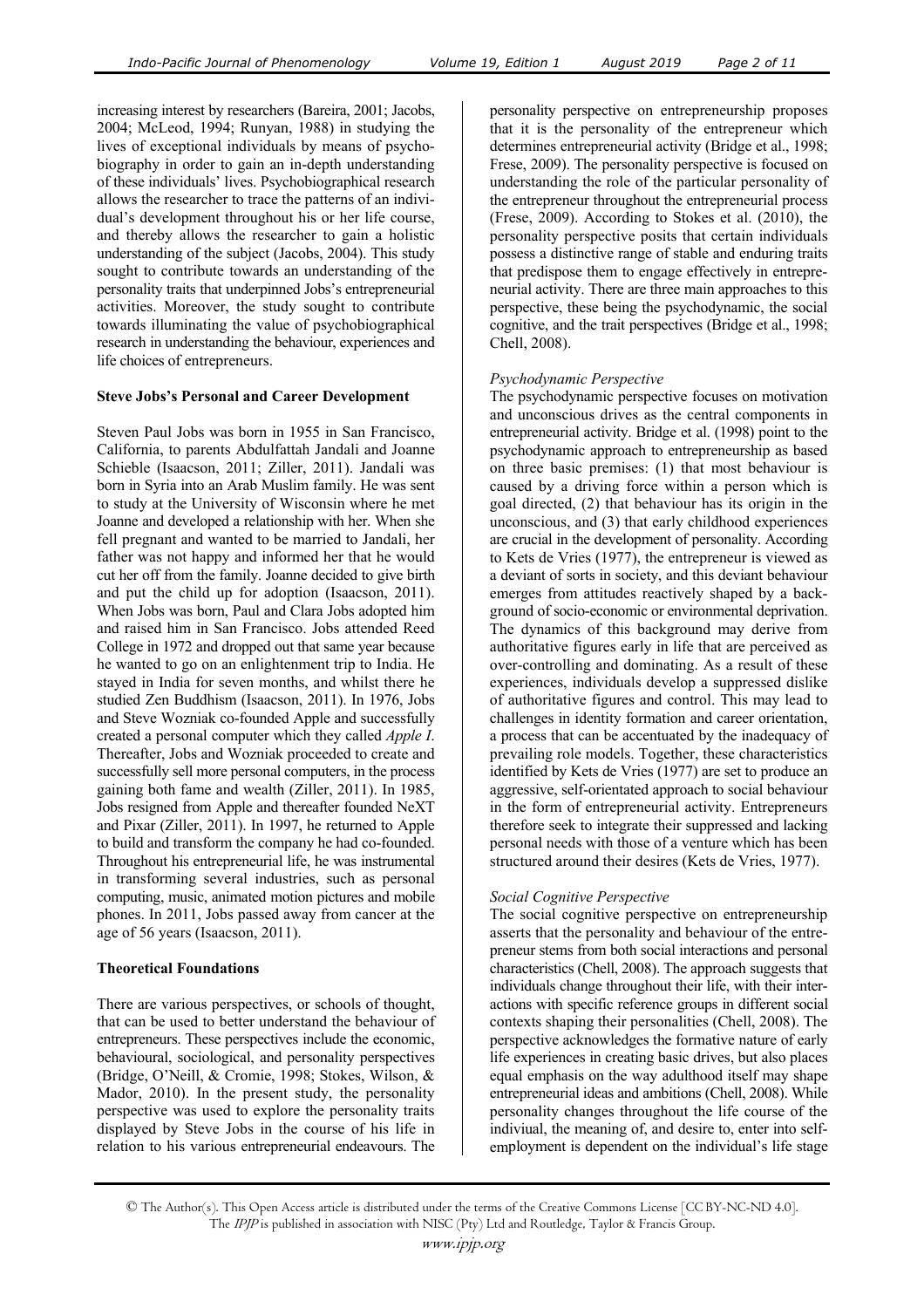(Chell, 2008). This perspective acknowledges the importance of learning through reinforcement and observation for the entrepreneur whose behaviour and personality are constructed by his or her social context in the process of interaction with others.

#### *Personality Trait Perspective*

The personality trait perspective on entrepreneurship explores the personality traits of entrepreneurs and how these may influence entrepreneurial activity. Traits are defined as enduring characteristics of an individual that can serve an explanatory role in accounting for observed consistencies or regularities in behaviour (Weiten, 2011). Baum, Frese, and Baron (2007) view entrepreneurship as fundamentally personal, since entrepreneurs are, at an individual level, predisposed by personal and psychological characteristics to act in a specific manner. The personality traits of the entrepreneur thus influence the entrepreneurial actions and decisions taken by him or her. These traits predispose the entrepreneur to engage in entrepreneurial activity and to exploit opportunities optimally in contrast to other people with the same skills and knowledge (Carter & Jones-Evans, 2006).

Obschonka, Silbereisen, and Schmitt-Rodermund (2012) posit that specific personality traits differentiate between entrepreneurs and non-entrepreneurs. Based on their extensive empirical work in the area, Rauch and Frese (2007) suggest that the specific personality traits that characterise successful entrepreneurs include a high need for achievement, an internal locus of control, risk-taking, self-efficacy, autonomy and innovativeness. These traits are interrelated in their influence on the entrepreneurial activities pursued by entrepreneurs. From a personality development perspective, it is noted that individuals are born with specific traits which predispose them to act in a specific manner (Weiten, 2011). The present study explores how the traits proposed by Rauch and Frese (2007) manifested in the entrepreneurial life of Steve Jobs.

# **Research Aims**

The aim of the study was to explore and describe the extent to which Jobs demonstrated the personality traits identified by Rauch and Frese (2007). The research sought to add to the growing field of psychobiography research on extraordinary individuals, including various entrepreneurs. More particularly, the study aimed to further the research on entrepreneurship by providing valuable insight into the personality of entrepreneurs.

# **Methodology**

The present study of Steve Jobs can be described as life history research (Runyan, 1988; Yin, 2003). The study employed a single-case research design which can be described as qualitative and morphogenic in nature. This design allows for an in-depth analysis of phenomena and takes into consideration the surrounding socio-cultural context and other relevant contextual factors (Elms, 1994). The study was conducted within the interpretative qualitative paradigm, which was adopted to facilitate an intention to "describe" and to "comprehend" human behaviour holistically (Babbie & Mouton, 2006). The research design adopted enabled the study of Jobs to be structured using biographical data as the means by which his entrepreneurial life and traits were explored. In this vein, a psychobiographical case research approach was followed in the study. Psychobiographical research attempts to achieve in-depth understanding of a specific individual's life (McLeod, 1994; Runyan, 1988). Psychobiography is defined as the systematic use of psychological constructs to analyse and describe a life in a coherent and illuminating manner. A psychobiographical study allows the researcher to describe the entire life course of an individual using an overarching theoretical framework. More particularly, it allows a researcher to trace patterns of an individual's development throughout his or her life course, and thereby allows the researcher to achieve a holistic understanding of the subject and his or her behaviour (Jacobs, 2004).

#### *Sampling Procedures*

Steve Jobs was selected purposively as a worthy case for the psychobiography based on his extraordinary entrepreneurial achievements and the global significance of his life. Babbie and Mouton (2011) define purposive sampling as the deliberate selection by the researcher of a particular subject or population using a non-probability technique. In purposive sampling, the judgement of the researcher is critical in determining the attributes desired to ensure the richness of the data (Strydom & De Vos, 1998). In conducting psychobiographical studies, one of the main criteria for selecting a specific subject is the subject's significance and exceptional behaviour or achievements (Howe, 1997).

#### *Data Collection Procedures*

According to Yin (1994) there are mainly six sources of information (or data) that can be employed in case study research: documentation, interviews, archival records, participant observations, direct observations, and physical artefacts (Yin, 2003). In this study, data was collected through the use of source documentation in the form of multiple published biographies (such as those by Beahm, 2011; Isaacson, 2011; Lashinsky, 2012; Ziller, 2011). The published biographies were deemed useful because they provided a wide array of detailed information on various aspects of Jobs's personal and entrepreneurial life. Yin (2003) regards the use of data from published sources as advantageous in that it allows the researcher to use the data at any given time and according to his or her own timeframe. It is also possible to corroborate documented information by referring to the other sources. The use of multiple authors further minimises the risk of author bias, which could provide an inaccurate account of the subject (Yin, 2003).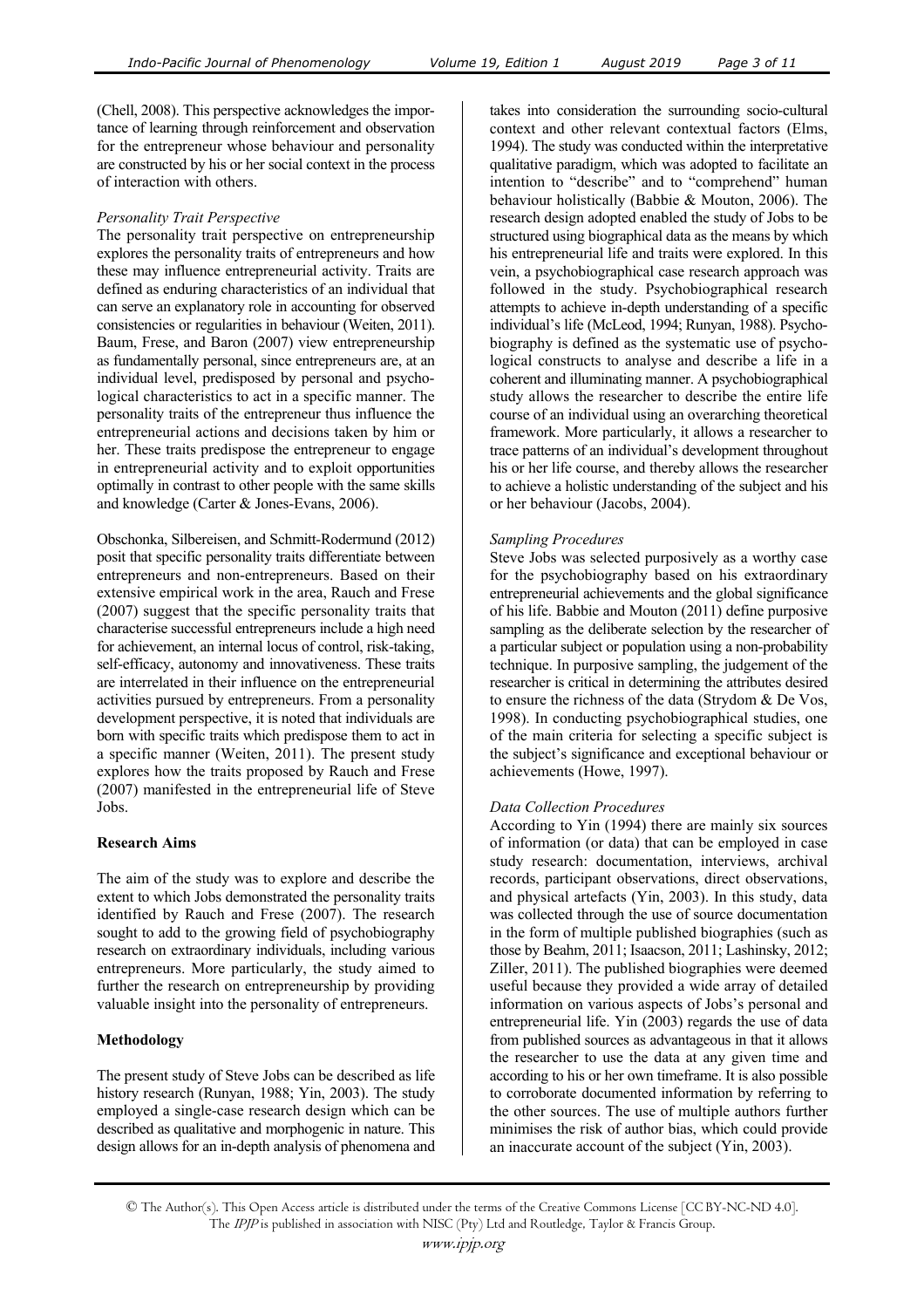# *Data Extraction and Analysis*

The analysis of case study data entails the process of examining, extracting, categorising, and tabulating or in some other way organising or compiling the information regarding the case (Yin, 2003). The analysis of the data should be guided by the objectives of the study and the theoretical constructs underpinning the study (Yin, 2003), and endeavour to have a coherent approach that will enable the researcher to identify what to analyse in order to fully realise the research objectives (Yin, 2003). In the present study, the analysis of the data extracted was guided by the application of the three linked steps proposed by Miles and Huberman (2002). These steps entail data reduction, data display, conclusion drawing and verification. Data reduction involves the process of reducing large amounts of data to more focused and detailed components. It is aimed at focusing, sorting, and discarding irrelevant data so that sound conclusions can be drawn (Miles & Huberman, 2002). The process of data reduction commences from the initial choice of the conceptual framework adopted by the researcher and the formulation of the research objectives of the study (Biggs, 2007; Miles & Huberman, 2002). It is suggested by Miles and Huberman (2002) that, throughout the process of data reduction, data should be repeatedly examined and summarised, leading to well-structured and coherent research conclusions. The second step proposed by Miles and Huberman (2002), data display, entails the structured presentation of the data obtained by the researcher in a manner which will allow the researcher to draw sound conclusions. When researchers are presented with large amounts of data, they may be biased towards the data that appears most interesting (Miles & Huberman, 1994).

In order to mitigate some of the shortcomings in data analysis, Miles and Huberman (2002) suggest that the researcher should use well-constructed matrices or charts to display the data in a way that enables the information to be concise and easily accessible. A good display of the data allows for immediate focus on all salient aspects of the data. Miles and Huberman (2002) argue that the optimal use of data display is part of the analytical process in the study. The selection and construction of a relevant matrix is therefore essential. In the present study, the researcher's efforts to remain systematic and consistent during the process of data analysis were aided by the use of a conceptual matrix (presented in Table 1). The conceptual matrix is depicted through a lifespan timeline which segments the life of the research subject into three periods. These periods served as a guideline for categorising the relevant data pertaining to the research subject. The data presented included the periods when Jobs in the course of his entrepreneurial activities displayed various of the personality traits proposed by Rauch and Frese (2007). A limitation of intersecting the lifespan timeline with the theoretical framework proposed by Rauch and Frese (2007) was, however, that it did not fully enable the exploration of

traits that emerged during the periods of childhood and adolescence. Nonetheless, the process of sorting the data into life periods over the lifespan of the research subject provided a consistent method for utilising the data to explore the entrepreneurial personality traits of the subject. Throughout the study, attention was given to relevant events in the subject's life that illuminated the various personality traits which impacted his entrepreneurial endeavours.

# *Conclusion Drawing and Verification*

The final step in the data analysis process proposed by Miles and Huberman (2002) is conclusion drawing and verification. This process requires that the researcher interpret and draw meaning from the data presented in the descriptive frameworks (Stroud, 2004). Miles and Huberman (1994) maintain that the drawing of tentative preliminary conclusions is a necessary part of the process of analysis, with verification of the conclusions drawn able to occur as the detailed analysis progresses. Throughout the study, the researcher revisited the data displayed in the descriptive matrix to draw and verify conclusions. In this regard, the iterative process allowed the researcher to highlight and capture important aspects of the data.

# *Quality Issues*

Miles and Huberman (1994) suggest that qualitative studies have guidelines for guarding against possible misinterpretations and drawing invalid conclusions. In qualitative research, sound and meaningful interpretation of data can only be achieved if the research conforms to quality indicators such as credibility, dependability, trustworthiness and conformability (Reige, 2003).

In the present study, credibility and dependability were addressed by adopting the guidelines for data analysis proposed by Miles and Huberman (2002). Moreover, issues of credibility were addressed in the study by the use of only published material to obtain data. To ensure dependability, the data was recorded chronologically in order to ensure that the subject's life course could be followed and studied in the same sequence it unfolded. A conceptual matrix (presented in Table 1) was used to ensure dependability. The issues of conformability and trustworthiness were addressed through the use of multiple sources of primary and secondary data. The use of this data was aimed at ensuring that conclusions would be drawn from the data in a logical and, unbiased manner.

# **Ethical Considerations**

Babbie and Mouton (2011) emphasise the need for ethical considerations to be acknowledged as central to the research process. Ethically sound conclusions should be drawn by the researcher (Terre Blanche, Durrheim, & Painter, 2006). Ethical considerations and best practices in psychobiographical research adhered to in the study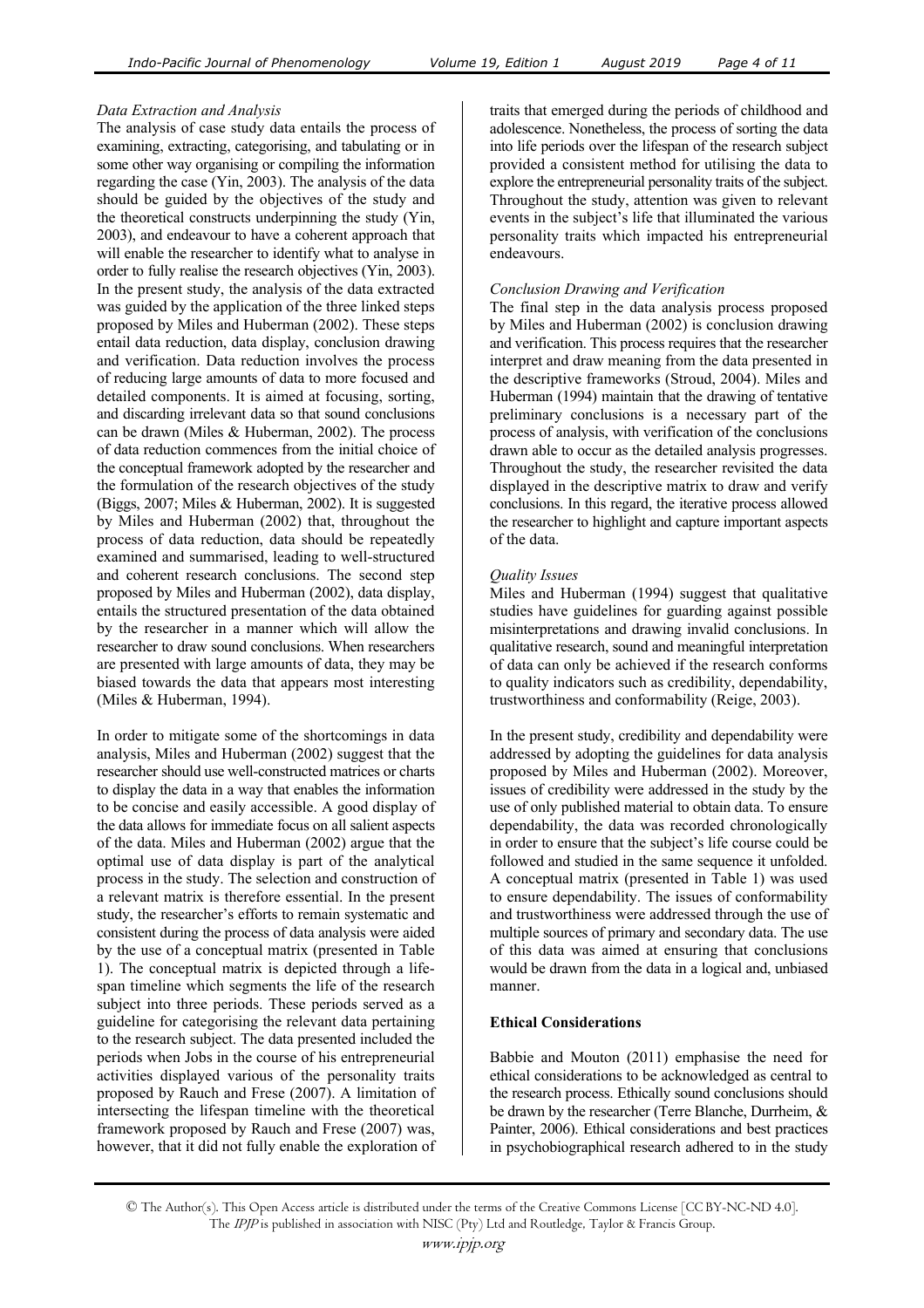focused on (1) the researcher's horizon of understanding, (2) accurate and balanced assessment, (3) specifying the operating research paradigm, (4) theoretical specificity and flexibility, (5) embedding the study in an appropriate socio-cultural and historical context, (6) understanding iteration and triangulation in data collection and analysis, (7) thick description and verisimilitude, and (8) the consideration of alternative explanations in the process of interpretation. On the other hand, Elms (1994) posits that the ethical considerations that need to be taken into account in psychobiographical research relate to the issue of the quality of the research material – in other words, whether the researcher should use only archival material, or use only material deemed acceptable by the subject's family, or may use any other kind of material freely available to the researcher. Elms (1994) further stresses that all the personal information sourced by the researcher should be treated and documented both honestly and with due respect. Accordingly, the object of psychobiographical research is upheld as being to enrich our understanding of human behaviour to the benefit of society in an ethical and constructive manner.

Before the researh study commenced, ethical approval was obtained by the researchers from their institution. During the research process, the researcher earnestly handled all the data in a manner that was not intended to bring harm to, or tarnish the image or name of, Jobs. The researcher used only the material and data available in the public domain and interpreted the data in an honest, respectful manner (Babbie & Mouton, 2011).

#### **Findings and Discussion**

The entrepreneurial life of Jobs in the context of the personality traits identified by Rauch and Frese (2007) will be presented in this section. These personality traits include: need for achievement, propensity for risk-taking, innovativeness, autonomy, internal locus of control, and self-efficacy. Incidences in which these traits were displayed by Jobs during his entrepreneurial endeavours will be discussed. A global summary of the findings is presented in Table 1, which depicts those personality traits which were displayed by Jobs.

| <b>Personality traits</b>      | <b>Childhood and School Years</b> | <b>Early Career</b> | <b>Late Career</b> |
|--------------------------------|-----------------------------------|---------------------|--------------------|
|                                | $(1955 - 1972)$                   | $(1973 - 1984)$     | $(1985 - 2011)$    |
|                                |                                   |                     |                    |
| <b>Need for</b><br>achievement |                                   |                     |                    |
| <b>Risk-taking</b>             |                                   |                     |                    |
| <b>Innovativeness</b>          |                                   |                     |                    |
| <b>Autonomy</b>                |                                   |                     |                    |
| <b>Locus of control</b>        |                                   |                     |                    |
| Self-efficacy                  |                                   |                     |                    |

**Table 1: Matrix of Personality Traits over the Periods of Steve Job's Life** 

In Table 1, it should be noted that any cells for a specific period which are not shaded indicate that insufficient data was found by the researcher to support the presence of the particular traits concerned during that period.

# *Need for Achievement*

Successful entrepreneurs have been found to have a high need for achievement, and they continually strive to do things better and to overcome obstacles. Individuals with a strong need for achievement have a desire to solve problems, set challenging targets and strive for those targets (Rauch & Frese, 2007). The achievement motive can be described as an aspiration to perform at a high standard of excellence, or to be successful in competitive situations (Rauch & Frese, 2007).

From an early age, Jobs displayed a determined drive to succeed in mastering challenging tasks. At Monta Loma Elementary, he was initially disinterested in school, but later gained interest due to the efforts of his teacher, Mrs Hills. In 1967, at the age of 12, Jobs demonstrated his need for achievement and determined response to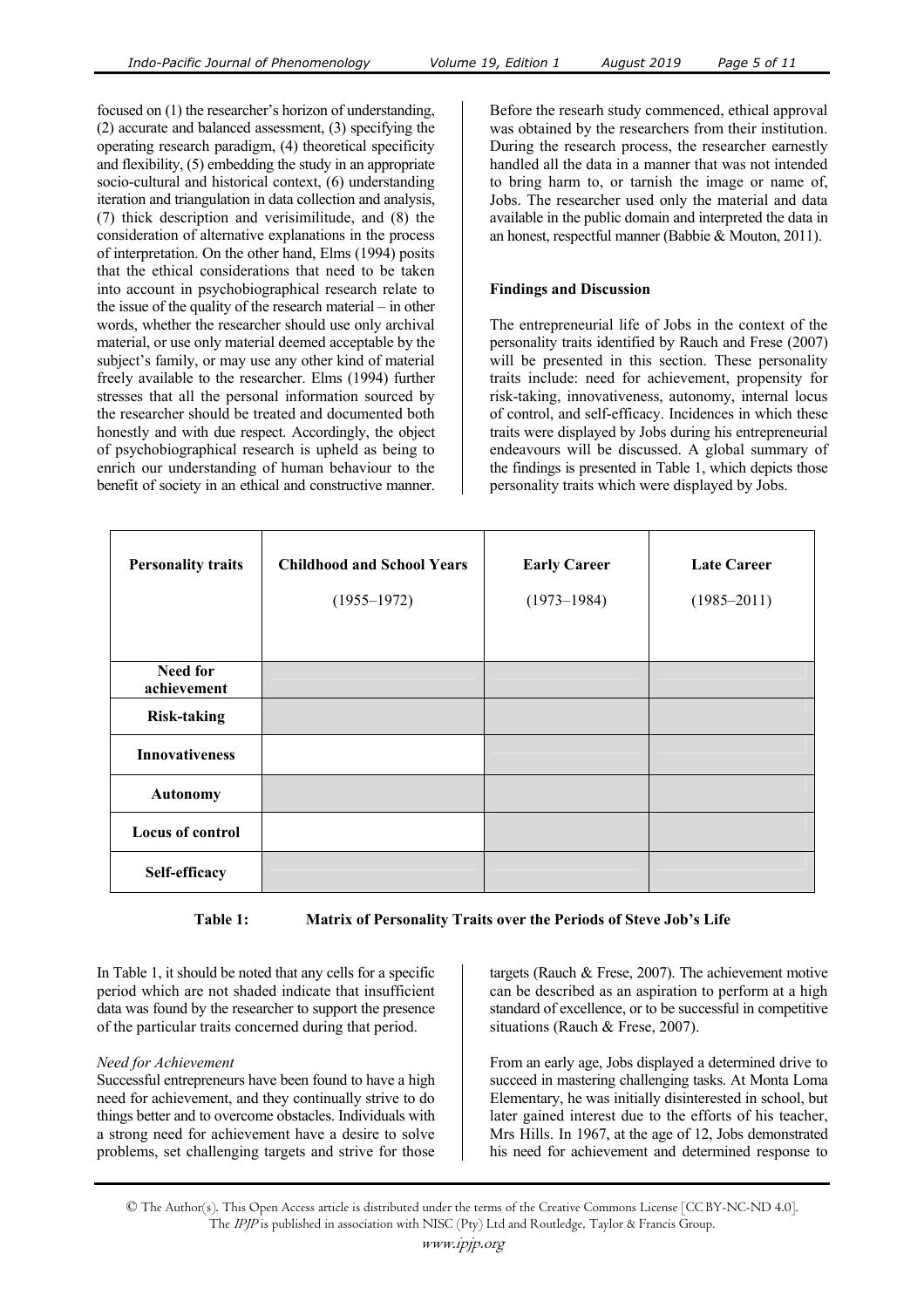challenges by completing a complex project that entailed constructing a frequency counter machine.

At Apple, NeXT and Pixar, Jobs constantly demanded excellence from his engineers. He was passionate about making exceptional products which consumers would delight in. He knew what he wanted in his products and would not stop until he had achieved his vision (Beahm, 2011; Isaacson, 2011). At Apple, he demonstrated his need for achievement by pursuing various challenging projects aimed at perfecting the functionality of personal computers. These projects included *Apple III, Macintosh* and the *Lisa* project (Ziller, 2011). With the *Apple III* (which was released in 1980) Jobs wanted to compete with IBM in the highly competitive business segment, which demonstrated his aspiration to make Apple the predominant company in the computing industry (Beahm, 2011; Isaacson, 2011).

In 1981, with the *Macintosh project*, Jobs demonstrated a strong need for achievement when he hard-pressed the team by setting high goals which they eventually met. After resigning from Apple in 1985, at NeXT he continuously strove to create hardware and software products which were aimed at dominating the computing industry and surpassing strong competitors such as Microsoft, Apple and Hewlett-Packard. At Pixar, Jobs also demonstrated a high need for achievement in his entrepreneurial activities and led the company to become the most successful movie animation studio in the world (Isaacson, 2011; Ziller, 2011).

After his return to Apple in 1996, Jobs demonstrated his need for achievement by transforming the company into producing competitive products. As the CEO, he managed to drive growth and market share at Apple, rapidly making it the predominant company in various industries (Isaacson, 2011).

#### *Risk-taking*

According to Rauch and Frese (2007), entrepreneurs have a greater propensity and disposition to take risks than do non-entrepreneurs. Risk-taking entails weighing up the perceived probability of receiving the rewards or penalties associated with the outcome of a proposed endeavour (Stokes, Wilson, & Mador, 2010). Risktaking is closely related to the notion of tolerance of ambiguity. From a young age, Jobs demonstrated a propensity for risk-taking – for example, when he dropped out of college at the age of seventeen with no job or degree. Afterwards, he took up employment at Atari, and after a year he took another risk by resigning and going to India. As a 21 year old entrepreneur, Jobs demonstrated a propensity for risk-taking when he cofounded a company without any experience or capital. He sold his most valuable possession at the time (his Volkswagen bus) to raise capital to start Apple and pursue his vision of revolutionising the computer industry (Isaacson, 2011). After being stripped of his power

at Apple in 1985, Jobs took yet another risk by resigning and leaving the company to start his own companies, NeXT and Pixar, in which he demonstrated a high level of tolerance of ambiguity (Isaacson, 2011; Ziller, 2011). At NeXT, Jobs continued to take risks by investing in the innovative development of new computers. Some of the risks he took at NeXT failed, such as the inclusion of a high-capacity optical reader in the NeXT computer, which in turn slowed the machine. The computer, in turn, performed poorly in the market (Isaacson, 2011). While at Pixar, Jobs displayed a propensity for risktaking by pioneering a new field which included the introduction of computer animated films to the market. Jobs, for example, created the first computer animated movie, *Toy Story*. The creation of this movie was a huge risk, because it had never been done before and noone knew if it would be successful. The risk paid off, however, when *Toy Story* was a success earning \$350 million and receiving various awards (Isaacson, 2011).

In 1997, when Jobs became the interim CEO at Apple, he downsized the workforce and eliminated more than three-quarters of the products in development. This risk paid off when Apple recorded its first profits since 1995. Jobs continued to take risks by ensuring that Apple produced more innovative products that did not exist in the market. In 1998, the *iMac* was released as the first personal computer which did not use floppy disks, but CD-ROMs. The risk paid off when the market responded positively (Isaacson, 2011; Ziller, 2011). Jobs further demonstrated a high propensity for risk-taking in 2001 when he opened the online *iTune Music* stores, which represented a new innovation to the music and retail stores industries. In general, the products and services Jobs continued to create demonstrated a high propensity for risk-taking given that Jobs believed in creating ground-breaking innovative products for the market (Isaacson, 2011; Lashinsky, 2012).

#### *Innovativeness*

Innovative products or services are a result of creative thinking in entrepreneurs, which requires a mixture of diverse thinking styles and tolerance of contradictions and paradoxes (Rauch & Frese, 2007). As a very young entrepreneur, Jobs assisted Wozniak in creating the *Apple I* and *Apple II* computers. The *Apple I* was the first personal computer invented in the world. The *Apple II* was the first all-in-one computer with colour graphics. Early in his career at Apple, Jobs continued to create more technologically advanced computers designed to target different segments of the market such as schools, businesses and personal usage. At Apple, Jobs provided wide scope for his engineers to contribute innovative ideas (Beahm, 2011; Isaacson, 2011; Ziller, 2011).

At NeXT, Jobs demonstrated a very high level of innovativeness by designing new hardware and software for computers. He successfully created the first personal computer with a high quality sound system that could

<sup>©</sup> The Author(s). This Open Access article is distributed under the terms of the Creative Commons License [CC BY-NC-ND 4.0]. The IPJP is published in association with NISC (Pty) Ltd and Routledge, Taylor & Francis Group.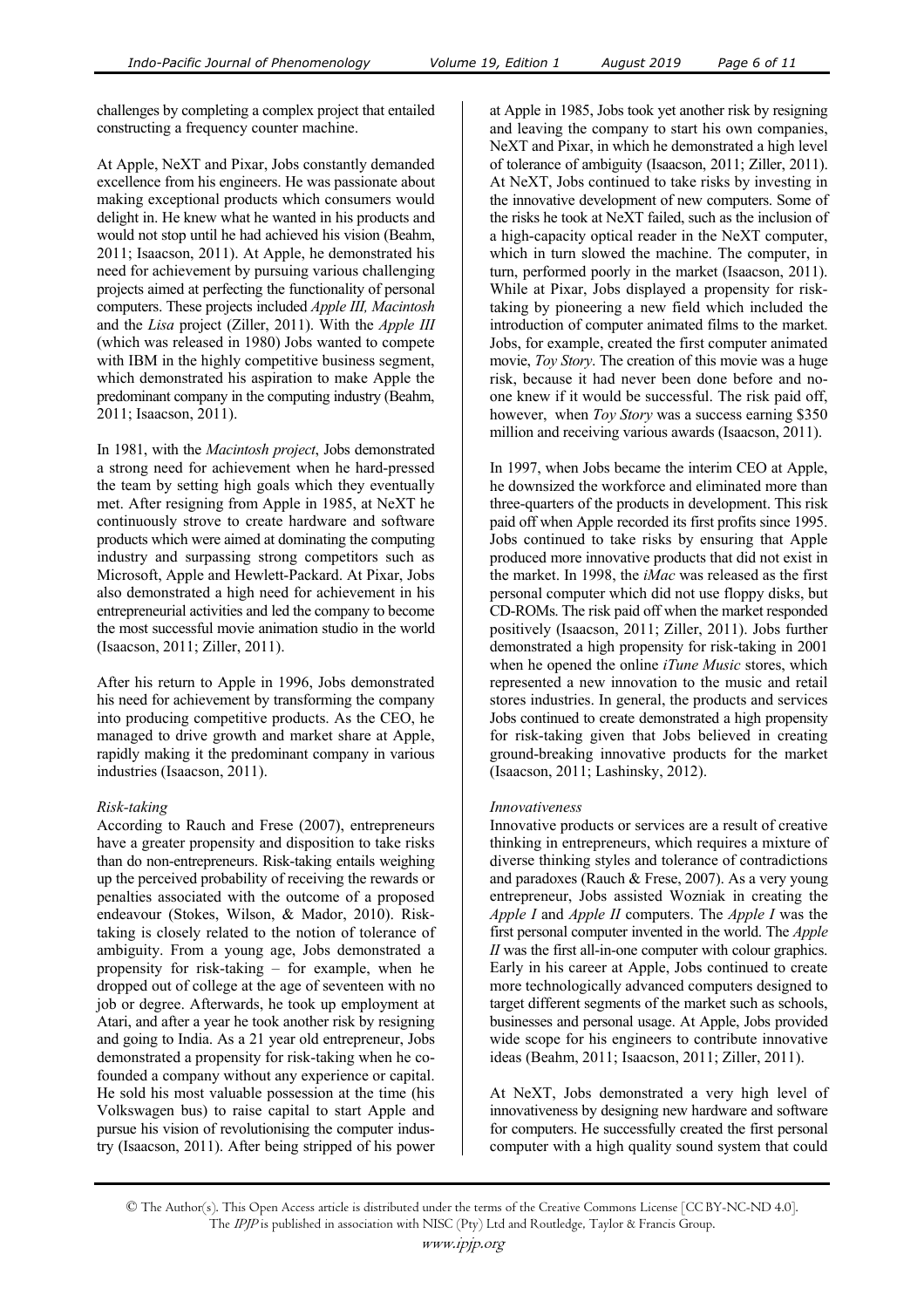send emails with audio attachments, the *NeXT Computer* (Isaacson, 2011). At NeXT, he continued to produce technologically advanced computers such as *NeXTcube*, *NeXT computer*, *NeXTstation*, *NeXTstep OS* and the *NeXTstation colour*. The *NeXT computer* became the world's first web server when it was used by Timothy Berners-Lee, the father of the internet, while he was designing the World Wide Web (Ziller, 2011). At Pixar, Jobs created a company that pioneered the creation of animated films such as *Toy Story*, *A Bug's Life*, *Finding Nemo* and *Cars*. When he returned to Apple in 1996, he displayed a high propensity for innovative vision by ensuring that the products were minimal and focused. Jobs's creative abilities were demonstrated by his knack for combining the arts and the sciences (Beahm, 2011; Isaacson, 2011).

After 1997, successful innovations at Apple increased, which began to transform the music, mobile phone, tablet computing, retail store and personal computing industries (Isaacson, 2011). After his return to Apple, Jobs continued to demonstrate his great propensity for innovativeness through creating products and services such as the *iMac, iBooks, iPhone, iPad, iPod* and the *iTunes Music* stores. The *iPod* and *iTunes Music* stores changed the music and retail store industries. So, too, the *iPhone* transformed the phone industry, whilst the *iPad, iMac* and *iBooks* totally transformed the computing industry (Isaacson, 2011; Lashinsky, 2012; Ziller, 2011).

#### *Autonomy*

Autonomy is the desire to be independent and in control of one's activities. Entrepreneurial orientation is driven by the desire for independence, which in turn results in venture creation (Hisrich & Peters, 2002; Rauch & Frese, 2007). From a young age, Jobs demonstrated a strong desire for autonomy and independent thought. In an electronics course at Homestead High School, Jobs demonstrated a need for autonomy when he opted to follow his own independent ideas which conflicted with his teacher's authoritarian approach. Thereafter, Jobs took the course for only one year (Isaacson, 2011). In 1972, after dropping out of Reed College, Jobs started working for Atari, but later left the company to create his own company, Apple. At Atari, the fierce need for autonomy displayed by Jobs resulted in conflict with other senior employees. In 1976, when Jobs co-founded Apple, the company embodied his propensity for autonomy and independent thinking (Isaacson, 2011; Ziller, 2011).

Jobs displayed his desire for autonomy in 1985 when he experienced a power struggle with the then CEO of Apple, John Sculley. Jobs felt that Sculley was stifling his creative ideas and did not focus on making sound innovative products. His attempt to organise a coup to remove Sculley was unsuccessful and his strong desire for autonomy eventually forced him to resign from Apple and start his own new companies. At these new

companies, Jobs possessed the independence he desired to experiment innovatively and produce new products (Isaacson, 2011; Ziller, 2011).

In 1996, when Jobs returned to Apple, he was employed in an advisory position to the then CEO, Gil Amelio. Jobs was initially satisfied with the limited control he possessed. However, as time progressed, he desired greater autonomy and control. After Amelio's resignation in 1997, Jobs was asked to become CEO of Apple. Jobs, however, preferred to be appointed as an interim CEO because he still wanted to independently run his own company, Pixar (Isaacson, 2011). Throughout his career, it can be noted that Jobs demonstrated a high need for autonomy and control (Ziller, 2011).

#### *Locus of Control*

According to Rauch and Frese (2007), successful entrepreneurs display an internal locus of control. Entrepreneurs who demonstrate an internal locus of control trust that their actions can determine outcomes in their environment (Baum et al., 2007). In 1981, when Jobs took over the Mac team, he informed the team that it did not need to do market research or conduct focus groups. Instead, the team was tasked with showing the market what it needed. In this respect, Jobs believed that he could control the markets and that the failure of his products would be as a result of his own deficient efforts. After resigning from Apple in 1985, Jobs still continued to believe that he would be able to produce technological products which would significantly change and influence markets. He founded NeXT and Pixar believing that the core for success at these companies would lie in his own ability to create sound innovative products (Isaacson, 2011; Ziller, 2011).

When Jobs returned to Apple in 1997 he still believed that he was able to determine outcomes in the external environment by being visionary and creating innovative products which he perceived the market needed. He did not attribute the success or failure of the company to luck, fate or chance. He attributed the success of Apple to the exceptional internal attributes of the company that allowed it to focus on a few streamlined and sound products that enhanced user experience (Isaacson, 2011). He therefore demonstrated a level of internal locus of control throughout his career at Apple, NeXT and Pixar.

# *Self-efficacy*

According to Rauch and Frese (2007), entrepreneurs are more highly predisposed to self-efficacy than are nonentrepreneurs. Self-efficacy is the individual's belief in personally being able to perform a given task effectively (Bandura, 1997). Entrepreneurs with self-efficacy will persistently pursue an activity irrespective of whether the required resources are available or not, and they also handle rejection constructively (Rauch & Frese, 2007). A year after co-founding Apple, at the age of 22 years,

<sup>©</sup> The Author(s). This Open Access article is distributed under the terms of the Creative Commons License [CC BY-NC-ND 4.0]. The IPJP is published in association with NISC (Pty) Ltd and Routledge, Taylor & Francis Group.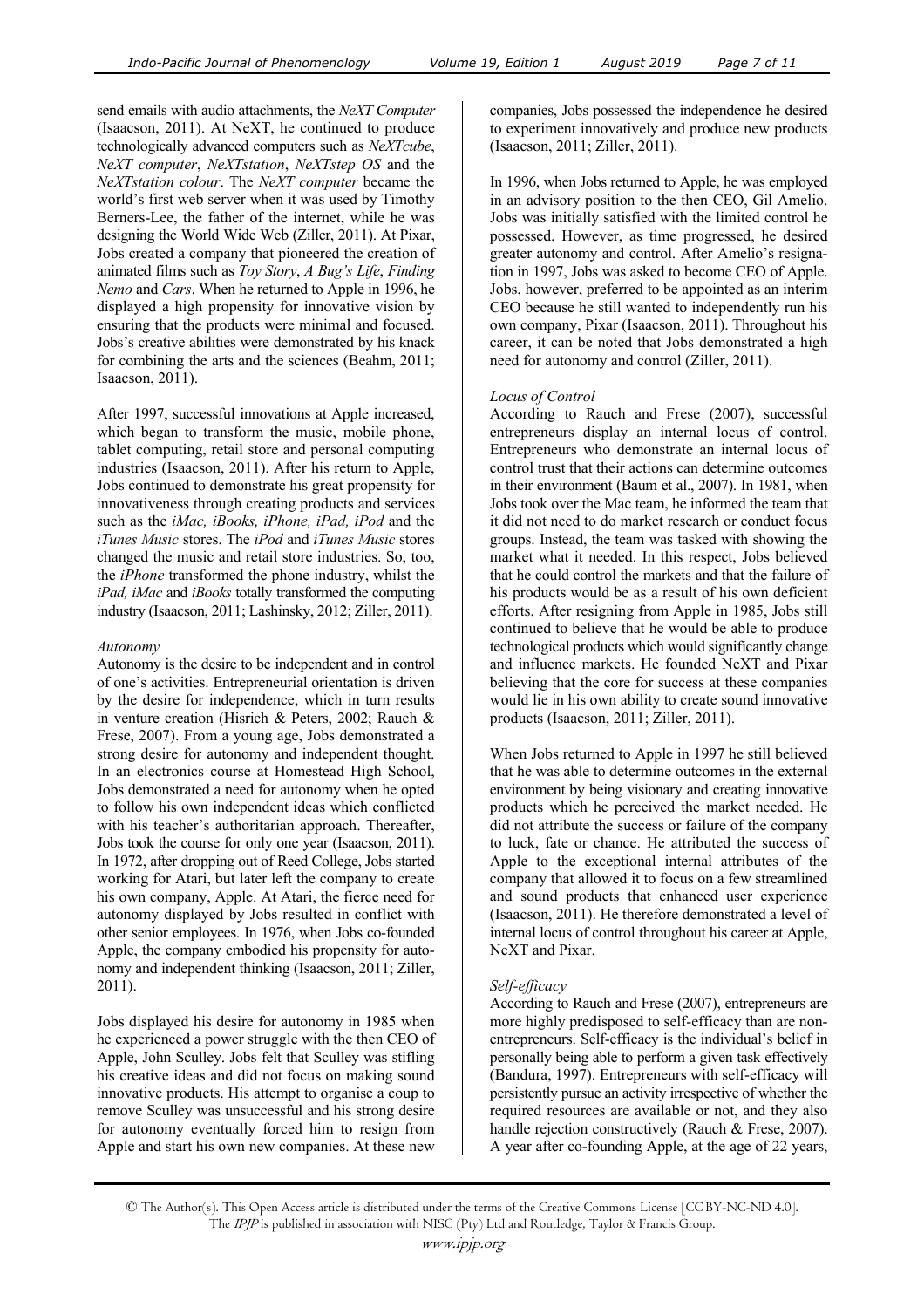Jobs again demonstrated self-efficacy by approaching different companies and persuading them to invest in Apple. Eventually Jobs managed to convince Mike Markkula to invest in Apple. In this regard, Jobs had the self-confidence to lead a company that would transform the computing industry. In his early days at Apple, Jobs continued to display a high level of self-belief in the success of his ideas when he led the company into various projects: *Lisa, Apple II, Apple III* and *Macintosh*. In all of these projects, Jobs believed in his ability to produce innovative products that would add value to society (Ziller, 2011).

At NeXT and Pixar, Jobs demonstrated a high level of self-efficacy when he persevered in his belief that these companies would be successful and have a strong stake in the market. At NeXT, Jobs had the self-belief that products such as the *NeXT computer* and *NeXTcube* would transform the computer industry (Isaacson, 2011). At Pixar, in 1991, Jobs demonstrated self-efficacy in his ability to create computer animated films. Although Pixar had experienced a slow start, Jobs continued investing large sums of money into the company, and by the end of 1991 Jobs had invested \$50 million in Pixar – a company he had bought for \$5 million. Pixar only became profitable for Jobs in 1995 after the successful release of *Toy Story* (Isaacson, 2011).

In 1997, Apple showed a loss of \$1,04 billion and was less than ninety days from being insolvent, but Jobs had the self-efficacy to transform the company. A year after his return in 1998, Apple's share price began to increase and, in that year, the company made a profit of \$309 million. Afterwards, Jobs continued to display a high level of self-efficacy by leading challenging and innovative projects (Isaacson, 2011; Ziller, 2011).

# **Conclusion and Limitations**

The findings of this study show that, throughout Steve

Jobs's life, he had demonstrated the personality traits and characteristics identified by Rauch and Frese (2007) as predisposing certain individuals to engage successfully in entrepreneurial activities, namely a need for achievement, propensity for risk-taking, innovativeness, desire for autonomy, internal locus of control, and selfefficacy.

The study's findings thus affirm the relevance of the personality trait perspective in describing and understanding successful entrepreneurs. It can be noted that the entrepreneurial activities engaged in by Jobs were guided and underpinned by the personality traits he had displayed from a young age up until the time of his death as the CEO of Apple. This further indicates that these traits inherently predisposed him to achieve entrepreneurial success (Baum et al., 2007). The findings of the study show how Jobs's personality traits shaped his approach to business and predisposed him to take risks by creating innovative products that revolutionised various industries (Isaacson, 2011). Much can therefore be learnt from the entrepreneurial life of Jobs about the influence of personality traits on entrepreneurship.

Although the findings of the study are limited to the personality trait perspective on entrepreneurship (Rauch & Frese, 2007), the researchers acknowledge that there are various other approaches – such as the psychodynamic (Kets de Vries, 1977) and the social cognitive perspectives (Chell, 2008) – that could have been applied. A further limitation of the study is the exclusive reliance on archival data which is historical in nature. While these limitations of the study are acknowledged by the authors, it is believed that the systematic, rigorous and ethical analysis of the data served to generate sound insights of value in understanding and explaining the interrelatedness of the personality traits consistently displayed by Steve Jobs over the course of his lifespan and the extraordinarily successful course of his entrepreneurial life.

# **Referencing Format**

Ndoro, T., & van Niekerk, R. (2019). A psychobiographical analysis of the personality traits of Steve Jobs's entrepreneurial life. *Indo-Pacific Journal of Phenomenology*, *19*(1), 11 pp. doi: 10.1080/20797222.2019.1620421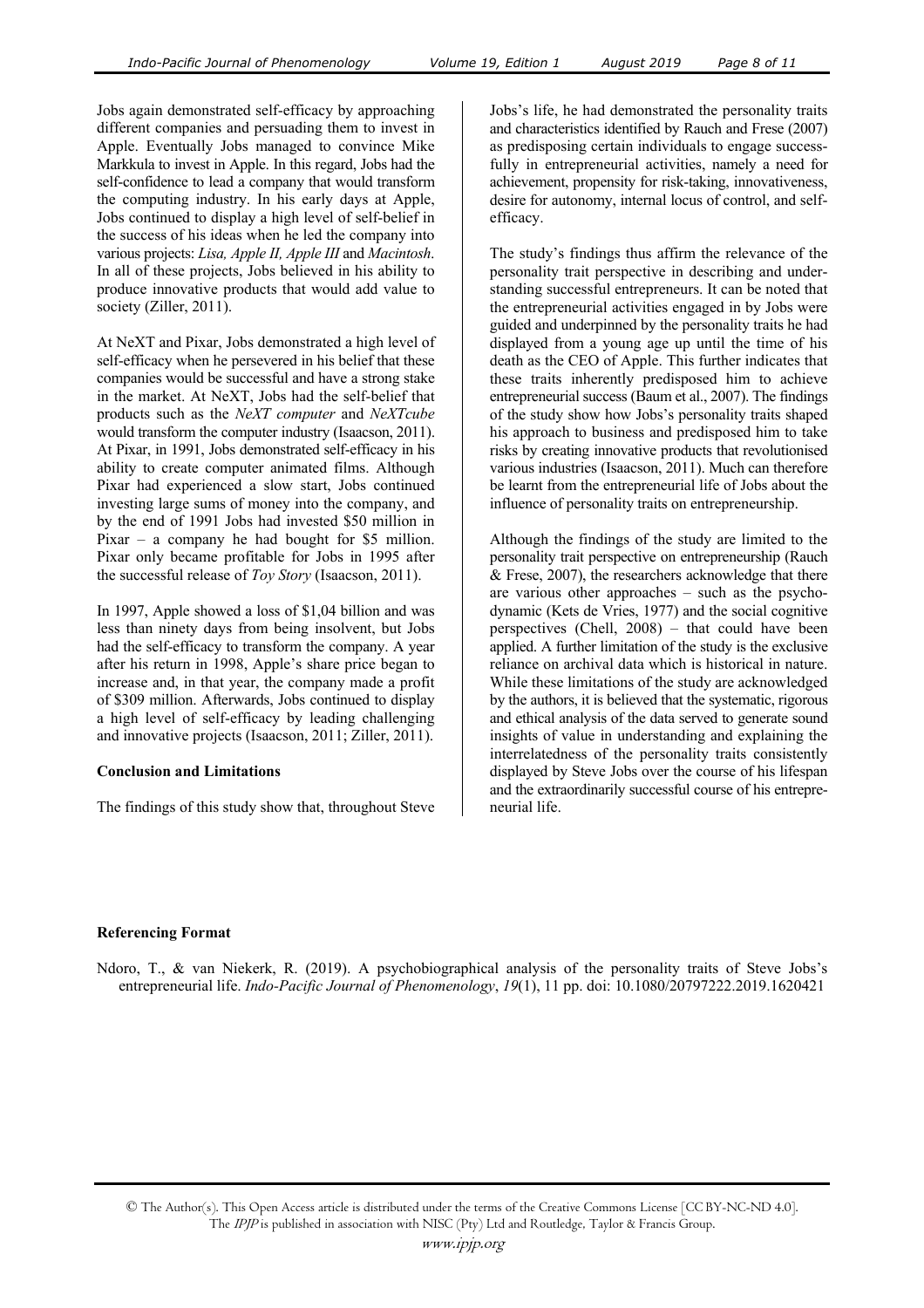#### **About the Authors**

*Tinashe T. R. Ndoro Senior Lecturer Department of Marketing Management University of Pretoria Pretoria, South Africa*  E-mail address: tinashe.ndoro@up.ac.za



Dr Tinashe T. R. Ndoro is a Senior Lecturer in the Department of Marketing Management at the University of Pretoria, South Africa. He was previously employed at Rhodes University in both the Department of Psychology and the Department of Management.

Dr Ndoro has presented papers at various local and international conferences and has published in local and international journals. His PhD explored the lived experiences of immigrant entrepreneurs as they identified opportunities.

Dr Ndoro's areas of expertise include consumer behaviour, strategic marketing, management and psychobiography.



*Roelf van Niekerk Professor of Industrial and Organisational Psychology Nelson Mandela University Port Elizabeth, South Africa*  E-mail address: roelf.vanniekerk@mandela.ac.za

Professor Roelf van Niekerk is a registered Clinical and Industrial Psychologist, as well as a Chartered Human Resource Practitioner.

Currently Head of the Department of Industrial and Organisational Psychology at Nelson Mandela University in Port Elizabeth, he was previously employed at the University of Port

Elizabeth, the University of the Free State, Fort Hare University, and Rhodes University, all in South Africa.

Professor Van Niekerk obtained a BA Theology, BA Honours (Psychology), and an MA (Industrial Psychology) at the University of Stellenbosch, an MA (Clinical Psychology) and DPhil (Psychology) at the University of Port Elizabeth, and an MEd (General Education Theory and Practice) at Rhodes University.

While his teaching interests span a range of modules including psychological assessment, organisational development, career management, personality psychology, psychotherapy, and psychopathology, his research focus is more specifically on psychobiography, particularly in the fields of personality, career, and leadership development.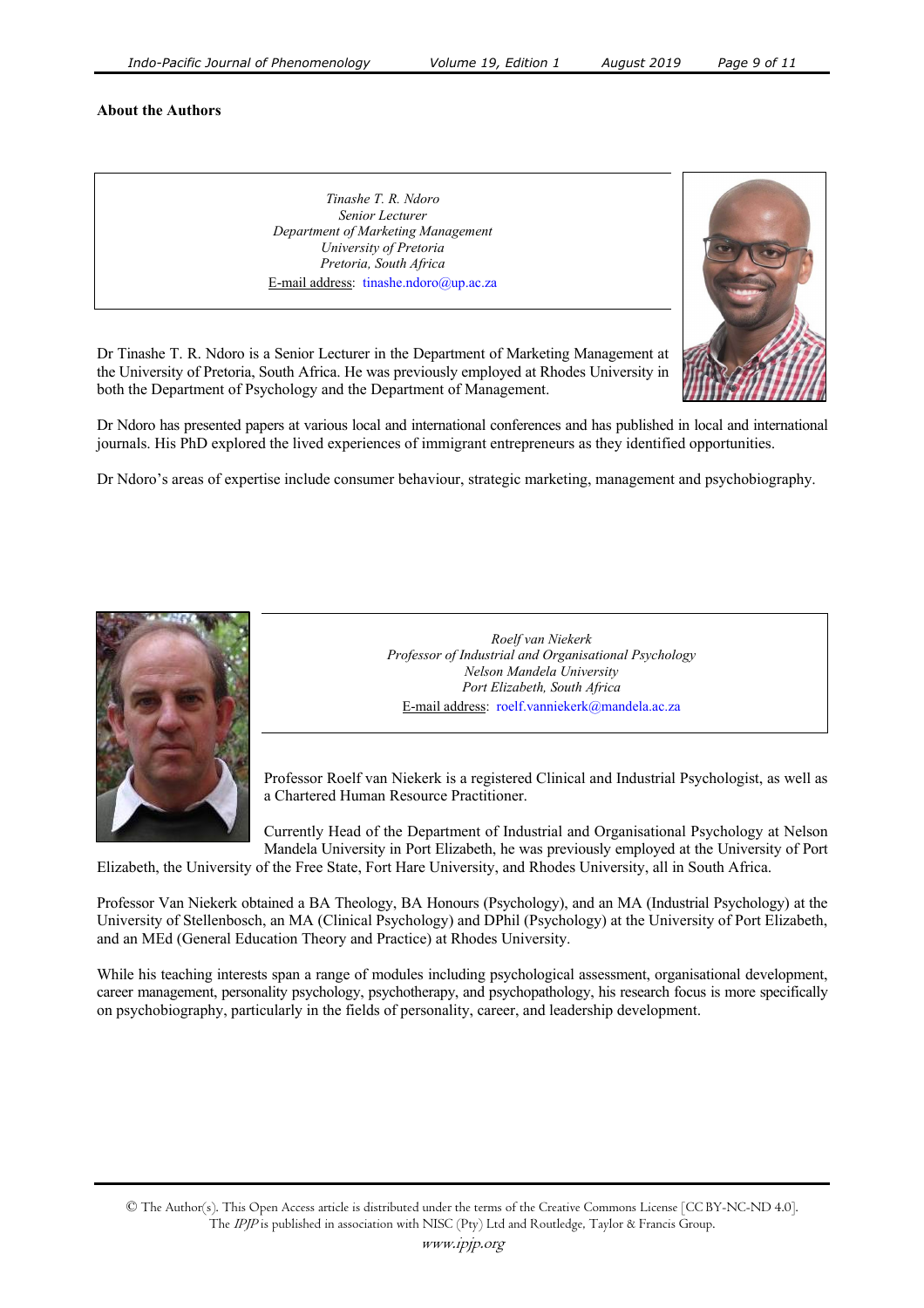#### **References**

- Babbie, E., & Mouton, J. (2006). *The practice of social research: South African edition*. Cape Town, South Africa: Oxford University Press Southern Africa. (Original work adapted 2001)
- Babbie, E., & Mouton, J. (2011). *The practice of social research*. Cape Town, South Africa: Oxford University Press Southern Africa.
- Bandura, A. (1997). *Self-efficacy: The exercise of control*. New York, NY: W. H. Freeman & Co.
- Bareira, L. D. (2001). *The life of Helen Martins, creator of the Owl House: A psychobiographical study* (Unpublished master's thesis). University of Port Elizabeth, Port Elizabeth, South Africa.
- Baum, J. R., Frese, M., & Baron, A. R. (Eds.). (2007). *The psychology of entrepreneurship*. Mahwah, NJ: Lawrence Erlbaum Publishers.
- Beahm, G. W. (2011). *I, Steve: Steve Jobs in his own words*. Chicago, IL: Agate B2 Books.
- Biggs, I. (2007). *Ray Charles: A psychobiographical study* (Unpublished master's thesis). Rhodes University, Grahamstown, South Africa.
- Bridge, S., O'Neill, K., & Cromie, S. (1998). *Understanding enterprise, entrepreneurship & small business*. London, UK: MacMillan Business.
- Carter, S., & Jones-Evans, D. (Eds.). (2006). *Enterprise and small business: Principles, practice and policy*. London, UK: Prentice Hall.
- Chell, E. (2008). *The entrepreneurial personality: A social construction* (2nd ed.). London, UK: Routledge.
- Elms, A. C. (1994). *Uncovering lives: The uneasy alliance of biography and psychology*. New York, NY: Oxford University Press.
- Frese, M. (2009). Towards a psychology of entrepreneurship An action theory perspective*. Foundations and Trends in Entrepreneurship*, *5*(6), 437–496. doi: 10.1561/0300000028
- Hisrich, R. D., & Peters, M. P. (Eds.). (2002). *Entrepreneurship* (5th ed.). New York, NY: McGraw Hill.
- Howe, M. J. A. (1997). Beyond psychobiography: Towards more effective syntheses of psychology and biography. *British Journal of Psychology*, *88*(2), 235–248. doi: 10.1111/j.2044-8295.1997.tb02632
- Isaacson, W. (2011). *Steve Jobs*. New York, NY: Simon & Schuster.
- Jacobs, A. (2004). *Cornelis Jacobus Langenhoven: A psychobiographical study* (Unpublished master's thesis). University of Port Elizabeth, Port Elizabeth, South Africa.
- Jobs, S. P. (1984, January 24). *Steve Jobs introduces the original Macintosh Apple Shareholder Event (1984)* [Audiovisual Recording]. Retrieved from https://www.youtube.com/watch?v=YShLWK9n2Sk
- Jobs, S. P. (1998, January 8). *Macworld 1998: Steve Jobs talks about Apple's return* [Audiovisual Recording]. Retrieved from https://www.youtube.com/watch?v=gdYiqVzPjAc
- Jobs, S. P. (2005, June 16). *Steve Jobs: Stanford commencement speech 2005* [Audiovisual Recording]. Retrieved from https://www.youtube.com/watch?v=UF8uR6Z6KLc
- Jobs, S. P. (2007, January 9). *Steve Job unveils the original iPhone Macworld San Francisco (2007)* [Audiovisual Recording]. Retrieved from https://www.youtube.com/watch?v=x7qPAY9JqE4
- Jobs, S. P. (2008, June 9). *Steve Jobs introduces iPhone 3G & MobileMe WWDC (2008)* [Audiovisual Recording]. Retrieved from https://www.youtube.com/watch?v=r7fVWjgxRwk

<sup>©</sup> The Author(s). This Open Access article is distributed under the terms of the Creative Commons License [CC BY-NC-ND 4.0]. The IPJP is published in association with NISC (Pty) Ltd and Routledge, Taylor & Francis Group.